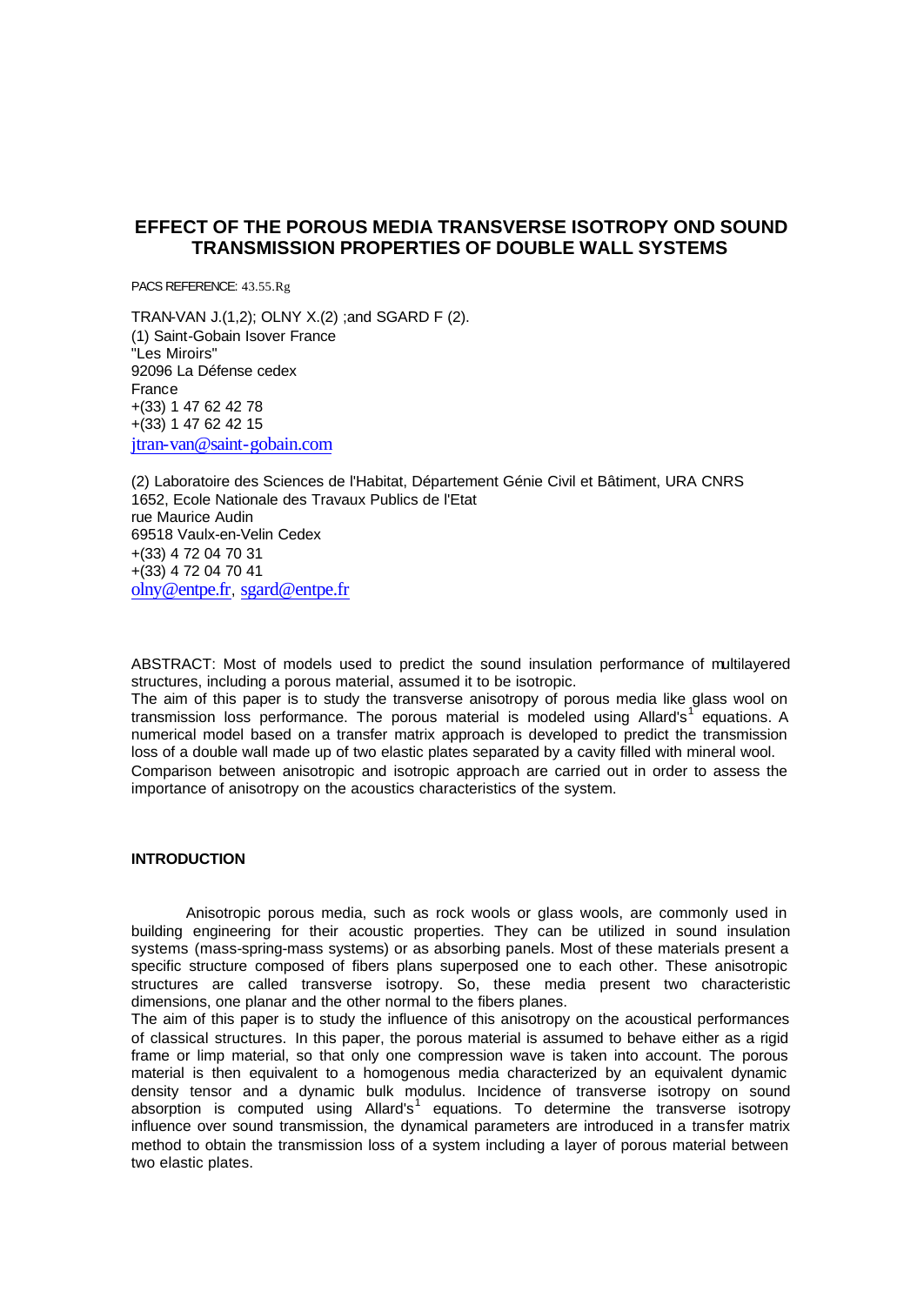## **1. THEORY**

1.1. Transfer matrix method



fig.1: multilayered structure

A multilayered structure as those represented by fig1. is considered. The transfer matrix method, used by various authors (Allard<sup>1</sup>, Brouard et al<sup>2</sup>) and well presented by Ghinet<sup>3</sup>, allows connecting incident boundary conditions  $V_i$  to those of the end of the multilayer structure  $V_{E}$ . Each layer L<sub>i</sub> is described by his own transfer matrix T<sub>i</sub> that satisfies the relation :

$$
V_i = T_i. V_i \tag{1}
$$

Where Vi and Vi' are vectors giving physical parameters (velocity, pressure, stress…) on the faces I and I' of the considered layer.

The transfer matrix of a given layer depends on the physical and acoustical properties of the layer and of his thickness. At each interface, the continuities equations between the vector  $V_i$ and  $V_{i+1}$  can be represented in a matricial form with two matrices according to the relation:

 $(2)$ 

$$
I_{i-1}.V_{(i-1)}=I_i.V_i
$$

Then, the whole structure is represented by a global transfer matrix T which form is:

$$
T = \begin{bmatrix} I_0 & I_1.T_1 & [0] & \dots & [0] & [0] & [0] \\ [0] & I_1 & I_2.T_2 & \dots & [0] & [0] & [0] \\ \dots & \dots & \dots & \dots & \dots & \dots & \dots \\ [0] & [0] & [0] & \dots & I_{n-2} & I_{n-1}.T_{n-1} & [0] \\ [0] & [0] & [0] & \dots & [0] & I_{n-1} & I_n.T_n \end{bmatrix}
$$
(3)

In order to obtain the absorption coefficient or the transmission loss, two specific sets of boundary conditions are selected. For the absorption, the multilayer is considered backed by a rigid wall. For the transmission loss, the propagation is a semi-infinite domain of fluid (air). If matrices for elastic solids and homogeneous porous media exist, a special one should be developed for the transverse isotropic media

### 1.2. Dynamic characteristics for transverse isotropic media

First of all the porous media will be considered in this study with a motionless skeleton. By this way, only the compression wave in the fluid phase of the material is considered. The acoustical wave propagation is defined by the relation

$$
j\mathbf{w}\frac{p}{K_{eq}} - \vec{\nabla} \cdot \left(\frac{\left[\Pi_{eq}\right]}{\hbar} \vec{\nabla} p\right) = 0 \tag{4}
$$

Then, the porous media, from the macroscopic point of view is characterized by the dynamic compressibility  $K_{_{eq}}$  of the fluid phase and the dynamic permeability tensor  $\left\lfloor \Pi_{_{eq}}\right\rfloor$ . This tensor which form is

$$
\left[\Pi_{eq}\right] = \frac{\mathbf{h}}{j\mathbf{w}} \begin{bmatrix} \mathbf{r}_{eq-x} & 0 & 0 \\ 0 & \mathbf{r}_{eq-y} & 0 \\ 0 & 0 & \mathbf{r}_{eq-z} \end{bmatrix}^{-1}
$$
 (5)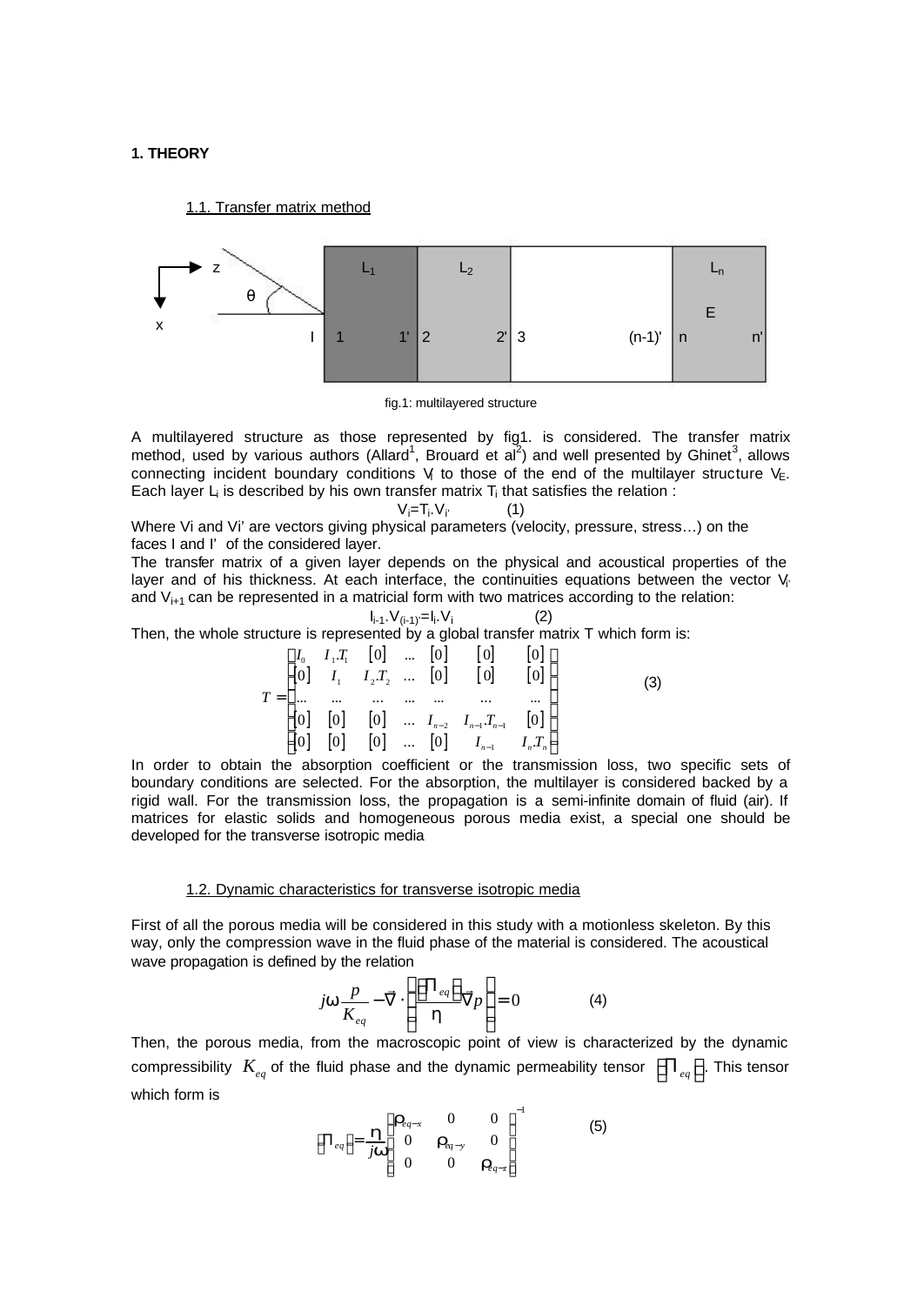depends of the dynamic compressibility  $\bm{r}_{eq-i}$ . According to the Johnson's et al's<sup>4</sup> equations, the dynamic density of the equivalent media is given by:

$$
\boldsymbol{r}_{eq-i} = \frac{\boldsymbol{a}_{si} \boldsymbol{r}_0}{\boldsymbol{F}} \left[ 1 - j \frac{\boldsymbol{s}_{i} \boldsymbol{F}}{\boldsymbol{w}_{i} \boldsymbol{a}_{si}} \left( 1 + j \boldsymbol{w}_{\boldsymbol{S}_{i}^{2} \boldsymbol{\Lambda}_{i}^{2}} \boldsymbol{F} \right)^{1/2} \right]
$$
(6)

The dynamic density depends on the properties of the saturating fluid: the kinematic viscosity *h* and the density  $\vert_{\boldsymbol{I}_0}$ ; and on macroscopic intrinsic geometrical parameters: the open porosity  $\boldsymbol{f},$ and the vectorial values of the static airflow resistivity  $\bm{s}_i$ , the tortuosity  $\bm{a}_{\!s_i}$ , and the viscous  $\epsilon$ haracteristic lengths  $\Lambda_{i}^{}$  .

When the motion of the rigid frame cannot be neglected, a more complex model describing poro-elastic media like the Biot-Allard's<sup>1</sup> one should be used. However for limp materials (when the solid frame has no bulk stiffness), Equation (4) still hold using the equivalent density given by:

$$
\boldsymbol{r}_{eq}^{l} = \frac{\boldsymbol{r}_{p} \cdot \boldsymbol{r}_{eq} - \boldsymbol{r}_{0}^{2}}{\boldsymbol{r}_{eq}^{2} + \left(\boldsymbol{r}_{p} - \boldsymbol{r}_{0}^{2}\right)}
$$
(7)

Where  $\textbf{\emph{r}}_{p}$  is the apparent density of the porous media.

The dynamic compressibility has been detailed by Champoux<sup>5</sup>. For materials like glass wools, the refined model of Lafarge et al's<sup>6</sup> gives improved results and is used to calculate the dynamic compressibility.

#### 1.3. Dynamic characteristics for transverse isotropic media

For a fluid, the transfer matrix is given by:

$$
\begin{bmatrix} T_f \end{bmatrix} = \begin{bmatrix} \cos(k_3 e) & j \frac{\mathbf{W} \mathbf{r}_{eqz}}{k_3} \sin(k_3 e) \\ j \frac{k_3}{\mathbf{W} \mathbf{r}_{eqz}} \sin(k_3 e) & \cos(k_3 e) \end{bmatrix}
$$
 (8)

Considering Allard's<sup>1</sup> relation for transverse isotropy, and including the dynamic parameters presented before, the impedance and the wave number in the case of oblique incidence are given by:

$$
k_3 = k_z \sqrt{1 - \frac{k_0^2 \sin^2 \mathbf{q}}{k_x^2}}, \ k_i = \mathbf{w} \sqrt{\frac{\mathbf{r}_{eq}}{K_{eq}}}
$$
 and  $i = z, x$  (9)

### **2. NUMERICAL RESULTS**

#### 2.1. Parameters of the porous media

The acoustic parameters of the porous medium chosen for the numerical calculus, have been measured on a standard glass wool of medium density (25 kgm $^{3})^{8}$ . The ratio between the planar and the normal static air-flow resistivity is relatively low (0.74) compared to the ratio of  $0.5$  observed for glass wools by Allard et al<sup>7</sup>.

|                        | $(Nm^4s)$<br>$\bm{s}$ | ⌒     | $a_{\infty}$ | $(\mu m)$ | (num)<br>$\Lambda$ | $k_0$ (µm) |
|------------------------|-----------------------|-------|--------------|-----------|--------------------|------------|
| z-direction            | 18600                 |       | .08          | 46        |                    |            |
| x-direction            | 13800                 | 0.995 | .00          | 54        | 96                 | 0.0029     |
| x-direction, 0.5 ratio | 9300                  |       | .00          | 65        |                    |            |

**Table 1: Parameters of the material, normal to the fibre plane (z-direction) and parallel to the fiber plane (xdirection) estimated from standards parameters of common glass wool. The last row present values estimated from the z direction considering a ration of 0.5 for static airflow resistivity**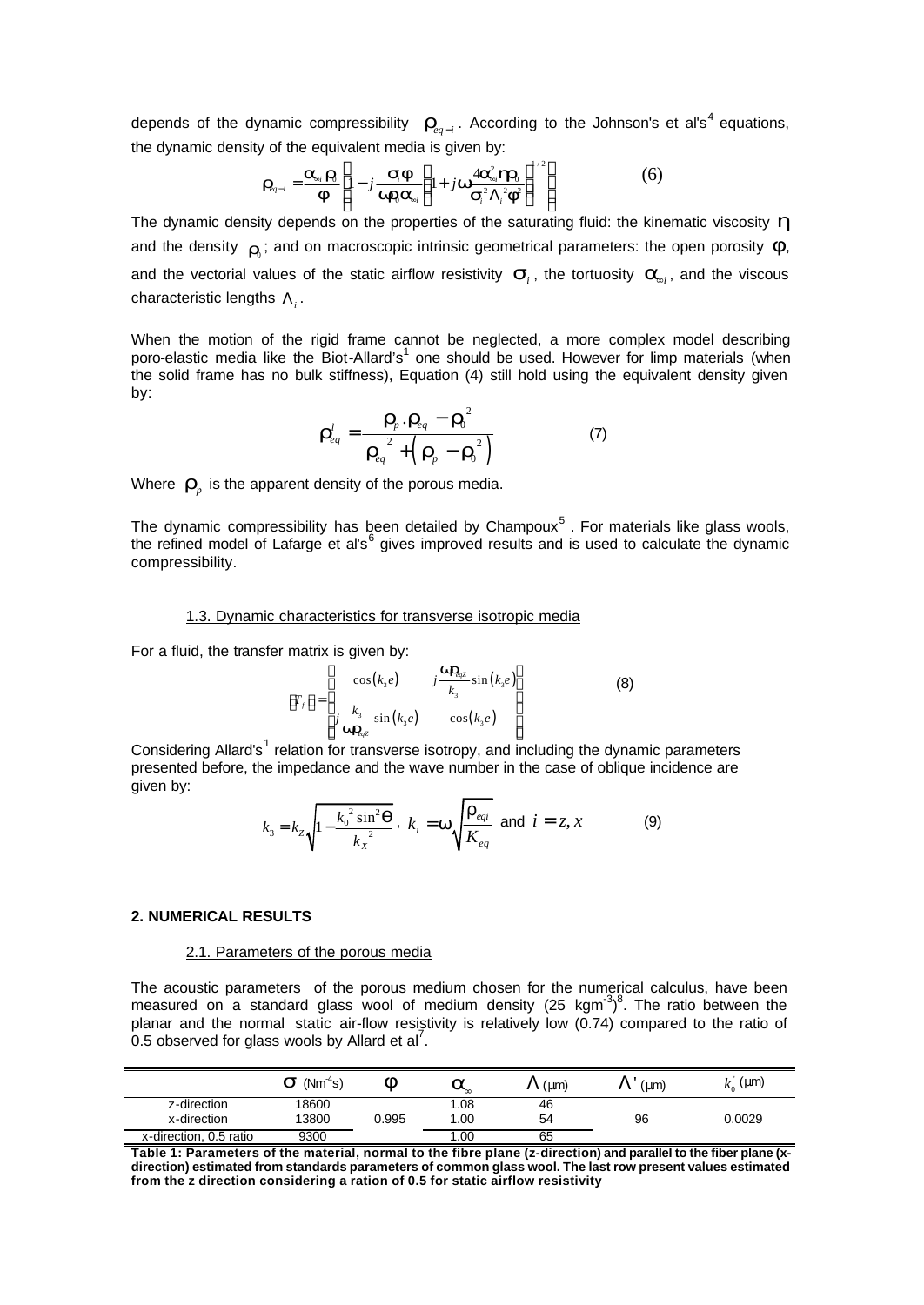#### 2.2. Sound absorption coefficient

To estimate transverse isotropy incidence upon sound absorption of the material at oblique incidence, Allard's<sup>1</sup> model is used to obtain the impedance of the material. The media considered has a thickness of e, and the oblique incidence has an angle θ with the normal of the material's surface. The impedance is given by the following relation:



fig. 2: Configuration to calculate sound absorption coefficient

On figure 3, absorption coefficient presents different values, for the limp model, between the isotropic and the transverse isotropic case only at a high angle of incidence as noticed by Allard $^{1}$  in the case of rigid frame.



figure. 3: absorption coefficient for incidence of 30° and 85°, limp model. (continue line): isotropic case, (dot line) transverse isotropic case.

Influence of the limp model in the case of transverse isotropy , presented in figure 4, appears at low frequencies for low incidence angle, giving a higher absorption coefficient than the rigid model. The effect changes for high incidence angle, absorption becoming less under 800 Hz than values of the rigid model.



figure. 4: absorption coefficient for incidence of 30° and 85°, resistivity of 13800 Nm<sup>4</sup>s. (continue line): rigid model, (dot line) limp model.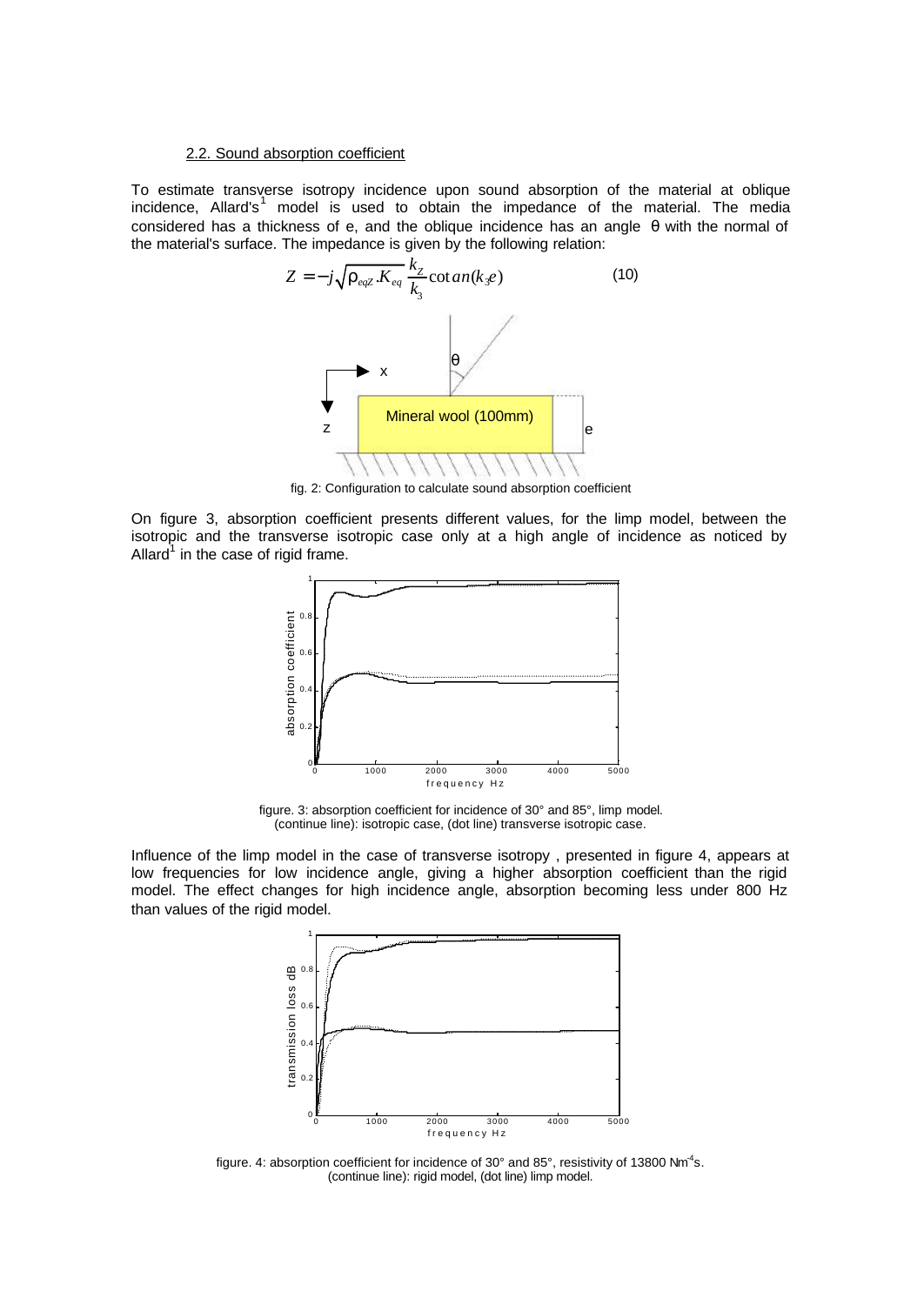### 2.3. Transmission loss factor

Transmission loss factor is calculated using the transfer matrix method as detailed before. The studied configuration is presented in fig 5. a lightweight wall composed of two gypsum plates separated by a layer of glass wool. The porous material in the cavity is separated from the plate by a thin air layer (1mm). The transmission loss is determined for incidence angles of 30 and 85 degrees.



fig. 5: structure of the multilayered system

On figures 6 and 7 appear results of transmission loss for the rigid and limp model for the both cases of isotropy and transverse isotropy. For the two cases (limp and rigid), transverse isotropy cause no alteration of the transmission loss factor.



Fig. 6 : transmission loss for incidence of 30° and 85°, rigid model. (continue line): isotropic case, (dot line) transverse isotropic case.



Fig. 7 : transmission loss for incidence of 30° and 85°, limp model. (continue line): isotropic case, (dot line) transverse isotropic case.

Figure 8 compares the effects of the rigid and the limp model on transmission loss factor. Generally, in the limp case, transmission loss becomes reduced essentially under the resonance frequency of the mass spring mass system. At high frequencies, the lost on the transmission loss isn't as important that the one in low frequency range.